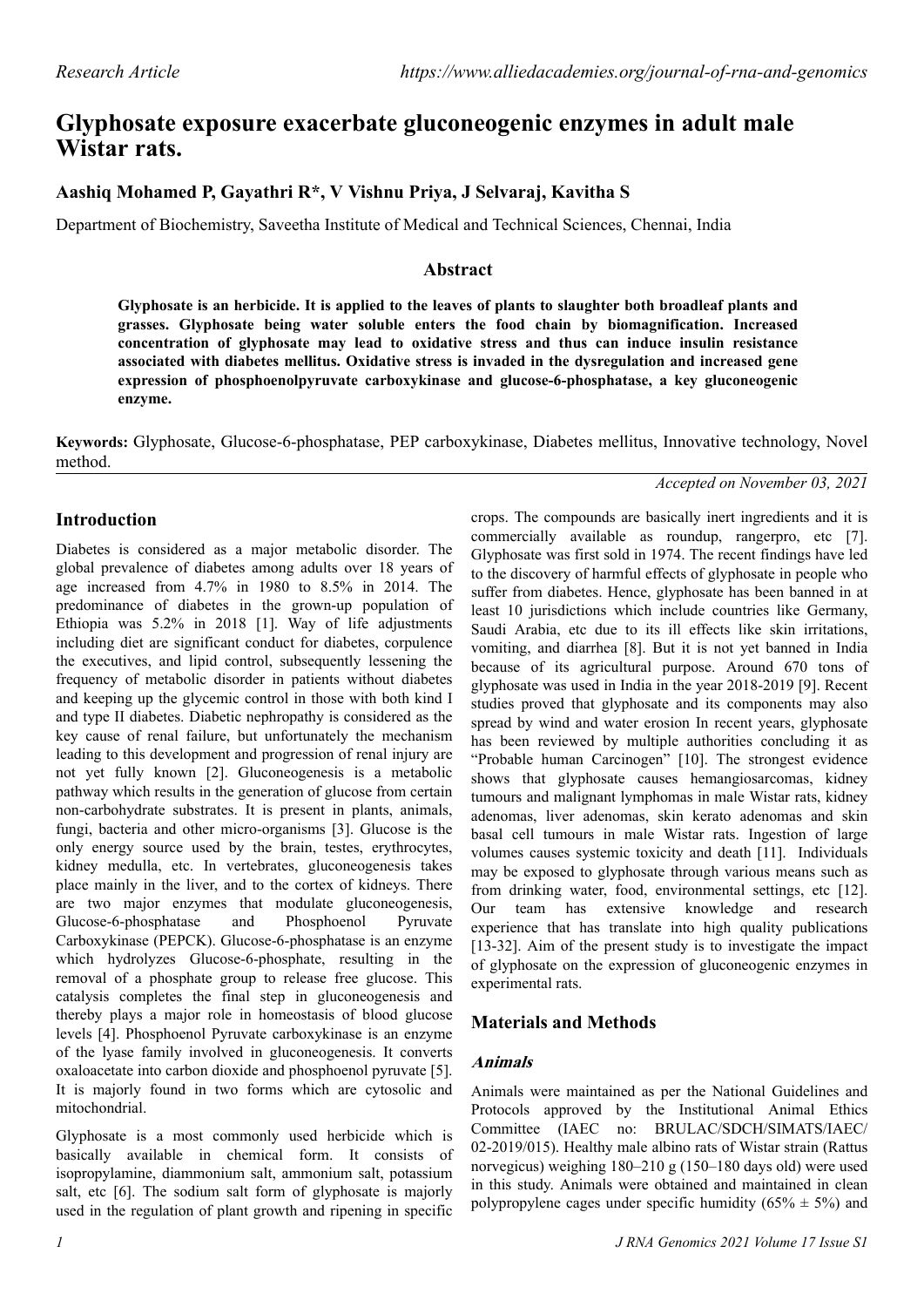temperature ( $27^{\circ}$ C  $\pm$  28°C) with a constant 12 h light and 12 h dark schedule at the Central animal house facility, Saveetha dental college and hospitals, Chennai-77. They were fed with a standard rat pellet diet (Lipton India, Mumbai, India), and clean drinking water was made available ad libitum.

#### **Experimental design**

Healthy adult male albino rats were divided into four groups consisting of six animals each. In the present study, Group I: Normal control rats fed with normal diet and drinking water; Group II: Glyphosate treated (dissolved in water at a dose of 50 mg/kg b.wt/day at 8 am) orally for 16 weeks; Group III: Glyphosate treated (dissolved in water at a dose of 100 mg/kg b.wt/day at 8 am) orally for 16 weeks; Group IV: Glyphosate treated (dissolved in water at a dose of 250 mg/kg b.wt/day at 8 am) orally for 16 weeks.

At the end of the experimental period, animals were subjected to ether anesthesia; blood was collected from retro orbital plexus and serum was separated by centrifugation. Tissues were collected from control and glyphosate induced rats and used for the assessment of various parameters.

### **mRNA Expression Analysis**

Using a TRIR kit (Total RNA Isolation Reagent Invitrogen), total RNA was isolated from control and experimental samples. In brief, to 100 mg fresh tissue, 1 ml of TRIR was added and homogenized. The content was transferred to a microcentrifuge tube instantly and 0.2 ml of chloroform was added, vortexed for 1 min then kept at 4°C for 5 min. Later, the contents were centrifuged at 12,000 xg for 15 min at 4°C. The aqueous phase (upper layer) was carefully transferred to a fresh microfuge tube and an equal volume of isopropanol was added, vortexed for 15 S and placed on ice for 10 min. After centrifugation of the content at 12000 xg for 10 min at 4°C, the supernatant was discarded and RNA pellet was washed with 1 ml of 75% ethanol by the vortex. The isolated RNA was estimated spectrometrically by the method of Fourney et al. The RNA concentration was expressed in micrograms (μg). By using the reverse transcriptase kit from Eurogentec (Seraing, Belgium), complementary DNA (cDNA) was synthesized from 2 μg of total RNA as stated in the manufacturer's protocol. To perform real-time PCR, the reaction mixture containing 2x reaction buffer (Takara SyBr green master mix). Forward and reverse primers of the target gene and house-keeping gene, water and β-actin (the primer sequences were listed in total volume of 45 μl expect the cDNA was made, mixed intensively and spun down. In individual PCR vials, about 5 μl of control DNA for positive control, 5 μl of water for negative control and 5 μl of template cDNA for samples were taken and a reaction mixture (45 μl) was added. 40 cycles (95°C for 5 min, 95 $\rm{^{\circ}C}$  for 5 s, 60 $\rm{^{\circ}C}$  for 20 s and 72 $\rm{^{\circ}C}$  for 40 s) was set up for the reaction and obtained results were plotted by the PCR machine (CFX96 Touch Real-Time PCR Detection System) on a graph. Relative quantification was calculated from the melt and amplification curves analysis.

### **Statistical Analysis**

The triplicate analysis results of the experiments performed on control and treated rats were expressed as mean ± standard deviation. Results were investigated statistically by a one-way Analysis of Variance (ANOVA) and significant differences between the mean values were measured using Duncan's multiple range tests using Graph Pad Prism version 5. The results with the p<0.05 level were considered to be statistically significant.

#### **Results**

#### **Impact of glyphosate on the mRNA expression of Glucose-6-phosphate and PEPCK in the adult male Wistar rats**

mRNA expression of Glucose-6-phosphate and PEPCK were assessed by Real-Time-PCR. There is a significant dosedependent increase ( $p<0.05$ ) in the expression of Glucose-6phosphate in the glyphosate treated rats compared to control rats (Figure 1) conversely PEPCK mRNA expression was also found to be significantly  $(p<0.05)$  down-regulated in glyphosate exposed rats compared to control in a dosedependent manner indicating that glyphosate has detrimental changes in adult male Wistar rats (Figure 2).



**Figure 1.** *Impact of glyphosate on the mRNA expression of glucose-6-phosphate in adult male rats. The X-axis represents dose-dependent exposure of glyphosate to the Wistar rats compared with control. Y-axis represents the mRNA expression of glucose-6-phosphate expressed in fold change over control. Light Green represents the controlled rats, orange represents Group 1 rats exposed to about 50 mg glyphosate, blue represents Group 2 rats exposed to about 100 mg glyphosate and purple represents Group 3 rats exposed to about 250 mg glyphosate. The mRNA expressions were assessed by Real Time-PCR using gene-specific primers. Each bar represents mean ± SEM (n=6). Significance at P<0.05, a: Significantly different from the control group, b: Significantly different from diabetic control.*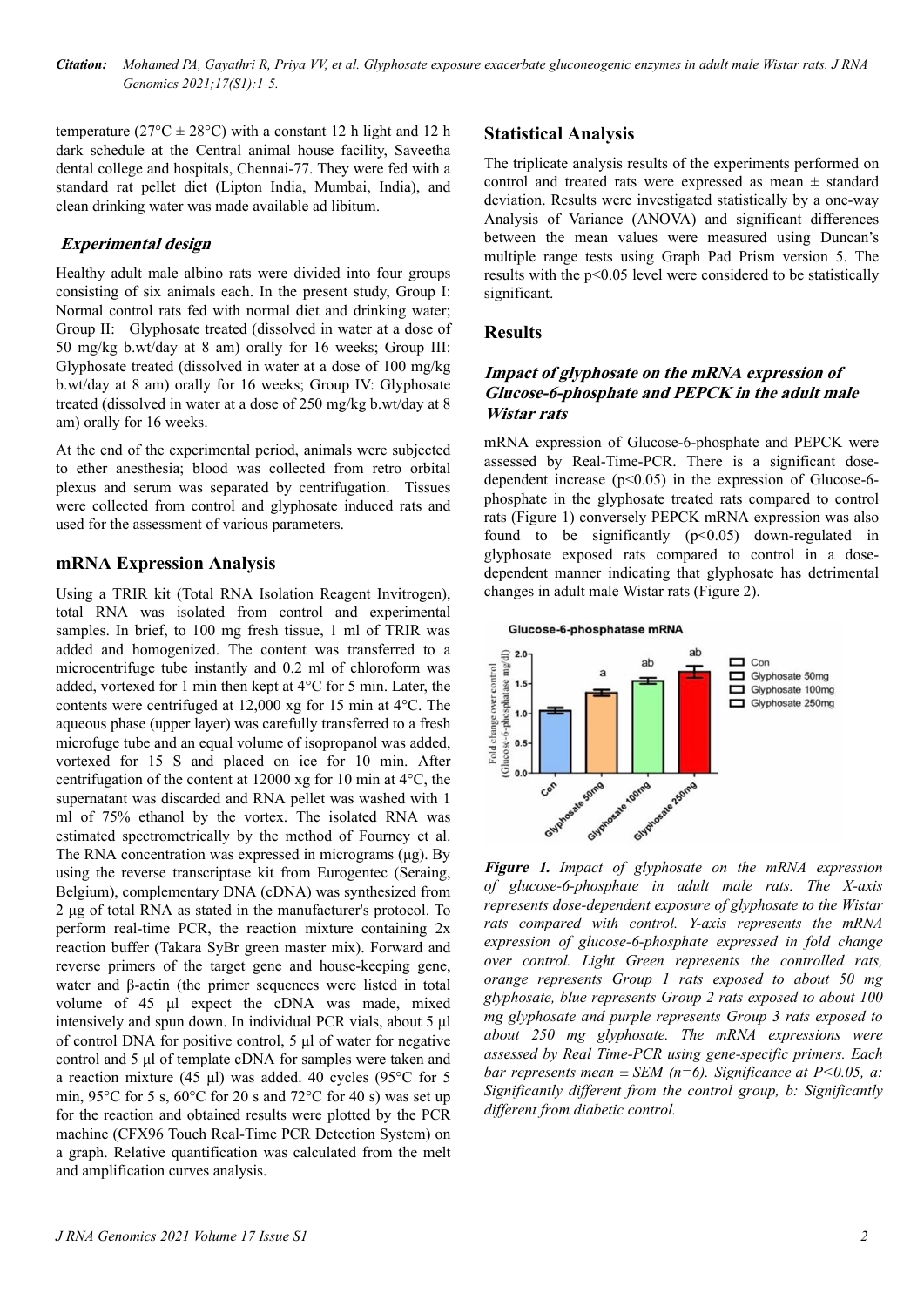

**Figure 2.** *Impact of glyphosate on the mRNA expression of PEPCK in adult male rats. The -axis represents dosedependent exposure of glyphosate to the Wistar rats compared with control. Y-axis represents the mRNA expression of PEPCK expressed in fold change over control. Light Green represents the controlled rats, orange represents Group 1 rats exposed to about 50 mg glyphosate. Blue represents Group 2 rats exposed to about 100 mg glyphosate and purple represents Group 3 rats exposed to about 250 mg glyphosate. The mRNA expressions were assessed by Real Time-PCR using gene-specific primers. Each bar represents mean ± SEM (n=6). Significance at P<0.05, a: Significantly different from the control group, b: Significantly different from diabetic control.*

### **Discussion**

This study was aimed to determine the effect of glyphosate is causing diabetes by investigating the expression of gluconeogenic enzymes, glucose-6-phosphatase and phosphoenol pyruvate carboxykinase. The gluconeogenic enzyme PEPCK was discovered by [33]. Oxaloacetate is one of the several important intermediates in krebs cycle that are withdrawn for biosynthetic pathways. Therefore, it plays an important anaplerotic role in numerous biological processes [34,35]. The metabolic link between gluconeogenesis and the TCA cycle is represented by PEP-pyruvate/oxaloacetate. Under gluconeogenic conditions, the TCA cycle intermediates malate or oxaloacetate which is later converted to pyruvate and PEP by means of decarboxylation and thus it provides the direct precursors for gluconeogenesis. Previous studies proved the increased expression of PEPCK enzyme in diabetes. Thus our results indicate the effect of glyphosate in inducing diabetogenic effects [36].

Studies clearly indicated that diabetes and starvation induce two to three fold increases in glucose-6-phosphatase activity in the liver [37]. Glucose-6-phosphatase is the enzyme found mainly in the liver and kidneys which play an important role in providing glucose during starvation and it is also associated with the endoplasmic reticulum [38]. Our study indicates the increased glucose-6-phosphatase level in all the glyphosate induced rats. The increased level of both the gluconeogenic enzymes might lead to hyperglycemia. Hyperglycemia and hypertension are important factors predisposing patients to

nephropathy, however accumulating evidence points out the association of abnormal lipid metabolism also with diabetes [39]. From the study, it is evident that glyphosate with an increased concentration contributes to increased expression of both PEPCK and glucose-6-phosphatase mRNA. Several evidence indicates oxidative stress as a major contributor in regulation of key gluconeogenic enzymes. This study is of first sort in studying the effect of glyphosate in gluconeogenesis. It would be further expanded with molecular study on signaling molecules involved in gluconeogenesis and other enzymes associated with the pathways.

### **Conclusion**

The present study indicates that glyphosate induces diabetes by altering the expression of gluconeogenic enzymes. Further detailed studies on in silico and *in vivo* models need to be conducted to study the mechanism of glyphosate action.

# **Source of Funding**

The present study was supported by the following agencies: Saveetha dental college, Saveetha institute of medical and technical science, Saveetha university, royal medicals.

# **Acknowledgement**

The authors would like to thank the department of biochemistry, Saveetha dental college and hospitals, Saveetha institute of medical and technical Sciences, Saveetha university for providing research laboratory facilities to carry out the work.

# **Statement of Conflict of Interest**

The author declares that there was no conflict of interest in the present study.

### **References**

- 1. [Dedov II, Shestakova MV, Vikulova OK, et al. Diabetes](https://www.dia-endojournals.ru/jour/article/view/9686?locale=en_US) [mellitus in Russian federation: prevalence, morbidity,](https://www.dia-endojournals.ru/jour/article/view/9686?locale=en_US) [mortality, parameters of glycaemic control and structure of](https://www.dia-endojournals.ru/jour/article/view/9686?locale=en_US) [glucose lowering therapy according to the federal diabetes](https://www.dia-endojournals.ru/jour/article/view/9686?locale=en_US) [register, status 2017. Diabetes mellitus. 2018;21\(3\):144–](https://www.dia-endojournals.ru/jour/article/view/9686?locale=en_US) [159.](https://www.dia-endojournals.ru/jour/article/view/9686?locale=en_US)
- 2. [Agaty SME. Triiodothyronine attenuates the progression of](https://cdnsciencepub.com/doi/10.1139/cjpp-2017-0252) [renal injury in a rat model of chronic kidney disease. Can J](https://cdnsciencepub.com/doi/10.1139/cjpp-2017-0252) [Physiol Pharmacol. 2018;96:603–610.](https://cdnsciencepub.com/doi/10.1139/cjpp-2017-0252)
- 3. [Chen CC, Hsu CY, Chen CY, et al.](https://www.sciencedirect.com/science/article/abs/pii/S0378874108001177?via%3Dihub) *Fructus Corni* [suppresses hepatic gluconeogenesis related gene](https://www.sciencedirect.com/science/article/abs/pii/S0378874108001177?via%3Dihub) [transcription, enhances glucose responsiveness of](https://www.sciencedirect.com/science/article/abs/pii/S0378874108001177?via%3Dihub) [pancreatic beta-cells, and prevents toxin induced beta-cell](https://www.sciencedirect.com/science/article/abs/pii/S0378874108001177?via%3Dihub) [death. J Ethnopharmacol. 2008;117\(3\):483–490.](https://www.sciencedirect.com/science/article/abs/pii/S0378874108001177?via%3Dihub)
- 4. [Kweka B, Lyimo E, Jeremiah K, et al. Influence of](https://journals.plos.org/plosone/article?id=10.1371/journal.pone.0244782) [hemoglobinopathies and glucose-6-phosphate](https://journals.plos.org/plosone/article?id=10.1371/journal.pone.0244782) [dehydrogenase deficiency on diagnosis of diabetes by](https://journals.plos.org/plosone/article?id=10.1371/journal.pone.0244782) [HbA1c among Tanzanian adults with and without HIV: A](https://journals.plos.org/plosone/article?id=10.1371/journal.pone.0244782) [cross-sectional study. PLoS One. 2020;15\(12\):0244782.](https://journals.plos.org/plosone/article?id=10.1371/journal.pone.0244782)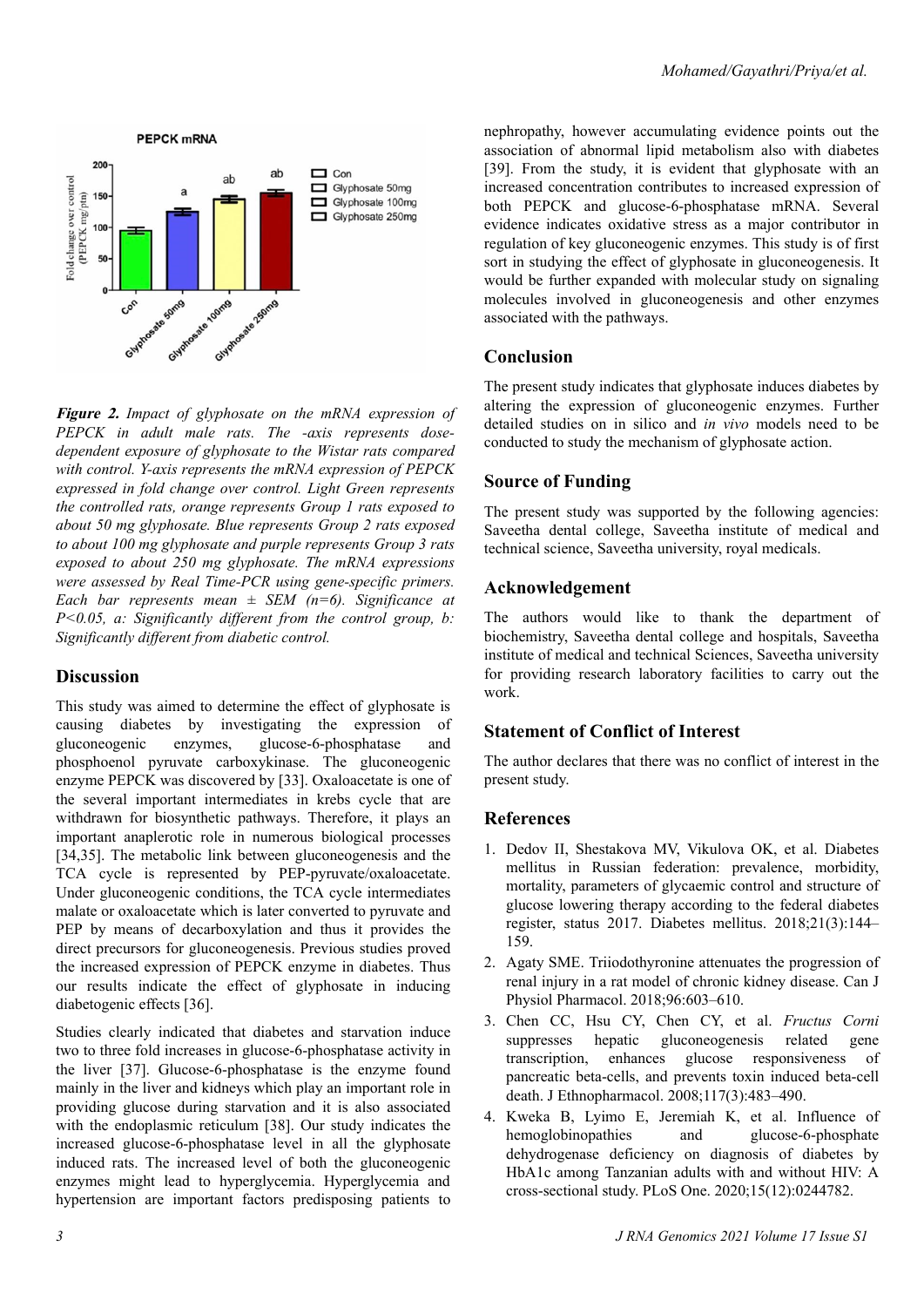*Citation: Mohamed PA, Gayathri R, Priya VV, et al. Glyphosate exposure exacerbate gluconeogenic enzymes in adult male Wistar rats. J RNA Genomics 2021;17(S1):1-5.*

- 5. [Singh V, Sagar P, Kaul S, et al. Liver phosphoenolpyruvate](https://pubs.acs.org/doi/10.1021/acs.bioconjchem.0c00645) [carboxykinase-1 downregulation](https://pubs.acs.org/doi/10.1021/acs.bioconjchem.0c00645) *via* sirna-functionalized [graphene oxide nanosheets restores glucose homeostasis in](https://pubs.acs.org/doi/10.1021/acs.bioconjchem.0c00645) [a type 2 diabetes mellitus model. Bioconjug Chem.](https://pubs.acs.org/doi/10.1021/acs.bioconjchem.0c00645) [2021;32\(2\):259–278.](https://pubs.acs.org/doi/10.1021/acs.bioconjchem.0c00645)
- 6. [Kale OE, Vongdip M, Ogundare TF, et al. The use of](https://www.tandfonline.com/doi/abs/10.1080/15376516.2020.1845889?journalCode=itxm20) [combined high-fructose diet and glyphosate to model rats](https://www.tandfonline.com/doi/abs/10.1080/15376516.2020.1845889?journalCode=itxm20) [type 2 diabetes symptomatology. Toxicol Mech Methods.](https://www.tandfonline.com/doi/abs/10.1080/15376516.2020.1845889?journalCode=itxm20) [2021;31\(2\):126–237.](https://www.tandfonline.com/doi/abs/10.1080/15376516.2020.1845889?journalCode=itxm20)
- 7. [Benbrook CM. Trends in glyphosate herbicide use in the](https://enveurope.springeropen.com/track/pdf/10.1186/s12302-016-0070-0.pdf) [United States and globally. Environ Sci Eur. 2016;28\(1\):3.](https://enveurope.springeropen.com/track/pdf/10.1186/s12302-016-0070-0.pdf)
- 8. [Nerozzi C, Recuero S, Galeati G, et al. Effects of roundup](https://www.nature.com/articles/s41598-020-67538-w.pdf) [and its main component, glyphosate, upon mammalian](https://www.nature.com/articles/s41598-020-67538-w.pdf) [sperm function and survival. Sci Rep. 2020;10\(1\):11026.](https://www.nature.com/articles/s41598-020-67538-w.pdf)
- 9. [Haghighi B, Suzangar M, Khajeh M. Alterations of rat](https://portlandpress.com/biochemsoctrans/article-abstract/21/1/62S/80800/Alterations-of-rat-kidney-liver-and-erythrocytes?redirectedFrom=fulltext) [kidney, liver and erythrocytes glucose 6-phosphate](https://portlandpress.com/biochemsoctrans/article-abstract/21/1/62S/80800/Alterations-of-rat-kidney-liver-and-erythrocytes?redirectedFrom=fulltext) [dehydrogenase activity by chronic acidosis. Biochem Soc](https://portlandpress.com/biochemsoctrans/article-abstract/21/1/62S/80800/Alterations-of-rat-kidney-liver-and-erythrocytes?redirectedFrom=fulltext) [Trans. 1993;21\(1\):62.](https://portlandpress.com/biochemsoctrans/article-abstract/21/1/62S/80800/Alterations-of-rat-kidney-liver-and-erythrocytes?redirectedFrom=fulltext)
- 10. [Panzacchi S, Mandrioli D, Manservisi F, et al. The](https://ehjournal.biomedcentral.com/track/pdf/10.1186/s12940-018-0393-y.pdf) [Ramazzini Institute 13-week study on glyphosate-based](https://ehjournal.biomedcentral.com/track/pdf/10.1186/s12940-018-0393-y.pdf) [herbicides at human-equivalent dose in Sprague Dawley](https://ehjournal.biomedcentral.com/track/pdf/10.1186/s12940-018-0393-y.pdf) [rats: study design and first in-life endpoints evaluation.](https://ehjournal.biomedcentral.com/track/pdf/10.1186/s12940-018-0393-y.pdf) [Environ Health. 2018;17\(1\):52.](https://ehjournal.biomedcentral.com/track/pdf/10.1186/s12940-018-0393-y.pdf)
- 11. [Gillezeau C, van Gerwen M, Shaffer RM, et al. The](https://ehjournal.biomedcentral.com/track/pdf/10.1186/s12940-018-0435-5.pdf) [evidence of human exposure to glyphosate: a review.](https://ehjournal.biomedcentral.com/track/pdf/10.1186/s12940-018-0435-5.pdf) [Environ Health. 2019;18\(1\):2.](https://ehjournal.biomedcentral.com/track/pdf/10.1186/s12940-018-0435-5.pdf)
- 12. [Silva V, Montanarella L, Jones A, et al. Distribution of](https://research.wur.nl/en/publications/distribution-of-glyphosate-and-aminomethylphosphonic-acid-ampa-in) [glyphosate and Aminomethylphosphonic Acid \(AMPA\) in](https://research.wur.nl/en/publications/distribution-of-glyphosate-and-aminomethylphosphonic-acid-ampa-in) [agricultural topsoils of the European Union Sci Total](https://research.wur.nl/en/publications/distribution-of-glyphosate-and-aminomethylphosphonic-acid-ampa-in) [Environ. 2018;621:1352–1359.](https://research.wur.nl/en/publications/distribution-of-glyphosate-and-aminomethylphosphonic-acid-ampa-in)
- 13. [Wu F, Zhu J, Li G, et al. Biologically synthesized green](https://www.tandfonline.com/doi/epub/10.1080/21691401.2019.1647224?needAccess=true) [gold nanoparticles from](https://www.tandfonline.com/doi/epub/10.1080/21691401.2019.1647224?needAccess=true) *Siberian ginseng* induce growth[inhibitory effect on melanoma cells \(B16\). Artif Cells](https://www.tandfonline.com/doi/epub/10.1080/21691401.2019.1647224?needAccess=true) [Nanomed Biotechnol. 2019;47\(1\):3297–305.](https://www.tandfonline.com/doi/epub/10.1080/21691401.2019.1647224?needAccess=true)
- 14. [Chen F, Tang Y, Sun Y, et al. 6-shogaol, a active](https://www.meta.org/papers/6-shogaol-a-active-constiuents-of-ginger-prevents/31202076http:/paperpile.com/b/J4KHGO/QzgAL) [constiuents of ginger prevents UVB radiation mediated](https://www.meta.org/papers/6-shogaol-a-active-constiuents-of-ginger-prevents/31202076http:/paperpile.com/b/J4KHGO/QzgAL) [inflammation and oxidative stress through modulating](https://www.meta.org/papers/6-shogaol-a-active-constiuents-of-ginger-prevents/31202076http:/paperpile.com/b/J4KHGO/QzgAL) [NrF2 signaling in human epidermal keratinocytes \(HaCaT](https://www.meta.org/papers/6-shogaol-a-active-constiuents-of-ginger-prevents/31202076http:/paperpile.com/b/J4KHGO/QzgAL) [cells\)', J Photochem Photobiol B. 2019;197:111518.](https://www.meta.org/papers/6-shogaol-a-active-constiuents-of-ginger-prevents/31202076http:/paperpile.com/b/J4KHGO/QzgAL)
- 15. [Li Z, Veeraraghavan VP, Mohan SK, et al. Apoptotic](https://research.nu.edu.kz/en/publications/apoptotic-induction-and-anti-metastatic-activity-of-eugenol-encap) [induction and anti-metastatic activity of eugenol](https://research.nu.edu.kz/en/publications/apoptotic-induction-and-anti-metastatic-activity-of-eugenol-encap) [encapsulated chitosan nanopolymer on rat glioma C6 cells](https://research.nu.edu.kz/en/publications/apoptotic-induction-and-anti-metastatic-activity-of-eugenol-encap) *via* [alleviating the MMP signaling pathway. J Photochem](https://research.nu.edu.kz/en/publications/apoptotic-induction-and-anti-metastatic-activity-of-eugenol-encap) [Photobiol B. 2020;203:111773.](https://research.nu.edu.kz/en/publications/apoptotic-induction-and-anti-metastatic-activity-of-eugenol-encap)
- 16. [Babu S, Jayaraman S. An update on β-sitosterol: A](https://www.sciencedirect.com/science/article/pii/S0753332220308957?via%3Dihubhttp://paperpile.com/b/D81fwm/fj7d2) [potential herbal nutraceutical for diabetic management.](https://www.sciencedirect.com/science/article/pii/S0753332220308957?via%3Dihubhttp://paperpile.com/b/D81fwm/fj7d2) [Biomed Pharmacother. 2020;131:110702.](https://www.sciencedirect.com/science/article/pii/S0753332220308957?via%3Dihubhttp://paperpile.com/b/D81fwm/fj7d2)
- 17. [Malaikolundhan H, Mookkan G, Krishnamoorthi G, et al.](https://www.tandfonline.com/doi/epub/10.1080/21691401.2020.1814313?needAccess=truehttp://paperpile.com/b/J4KHGO/VLCpe) [Anticarcinogenic effect of gold nanoparticles synthesized](https://www.tandfonline.com/doi/epub/10.1080/21691401.2020.1814313?needAccess=truehttp://paperpile.com/b/J4KHGO/VLCpe) from *Albizia lebbeck* [on HCT-116 colon cancer cell lines.](https://www.tandfonline.com/doi/epub/10.1080/21691401.2020.1814313?needAccess=truehttp://paperpile.com/b/J4KHGO/VLCpe) [Artif Cells Nanomed Biotechnol. 2020;48\(1\):1206–1213.](https://www.tandfonline.com/doi/epub/10.1080/21691401.2020.1814313?needAccess=truehttp://paperpile.com/b/J4KHGO/VLCpe)
- 18. [Han X, Jiang X, Guo L, et al. Anticarcinogenic potential of](https://www.tandfonline.com/doi/epub/10.1080/21691401.2019.1626412?needAccess=truehttp://paperpile.com/b/J4KHGO/JOUGe) [gold nanoparticles synthesized from](https://www.tandfonline.com/doi/epub/10.1080/21691401.2019.1626412?needAccess=truehttp://paperpile.com/b/J4KHGO/JOUGe) *Trichosanthes kirilowii* [in colon cancer cells through the induction of apoptotic](https://www.tandfonline.com/doi/epub/10.1080/21691401.2019.1626412?needAccess=truehttp://paperpile.com/b/J4KHGO/JOUGe) [pathway. Artif Cells Nanomed Biotechnol. 2019;47\(1\):](https://www.tandfonline.com/doi/epub/10.1080/21691401.2019.1626412?needAccess=truehttp://paperpile.com/b/J4KHGO/JOUGe) [3577–3584.](https://www.tandfonline.com/doi/epub/10.1080/21691401.2019.1626412?needAccess=truehttp://paperpile.com/b/J4KHGO/JOUGe)
- 19. [Gothai S, Muniandy K, Gnanaraj C, et al. Pharmacological](https://www.sciencedirect.com/science/article/abs/pii/S0753332218342574?via%3Dihubhttp://paperpile.com/b/J4KHGO/I2biL) [insights into antioxidants against colorectal cancer: A](https://www.sciencedirect.com/science/article/abs/pii/S0753332218342574?via%3Dihubhttp://paperpile.com/b/J4KHGO/I2biL) [detailed review of the possible mechanisms. Biomed](https://www.sciencedirect.com/science/article/abs/pii/S0753332218342574?via%3Dihubhttp://paperpile.com/b/J4KHGO/I2biL) [Pharmacother. 2018;107:1514–1522.](https://www.sciencedirect.com/science/article/abs/pii/S0753332218342574?via%3Dihubhttp://paperpile.com/b/J4KHGO/I2biL)
- 20. [Veeraraghavan VP, Hussain S, Balakrishna JP, et al. A](https://www.tandfonline.com/doi/full/10.1080/87559129.2021.1889581?scroll=top&needAccess=true) [comprehensive and critical review on](https://www.tandfonline.com/doi/full/10.1080/87559129.2021.1889581?scroll=top&needAccess=true) [ethnopharmacological importance of desert truffles:](https://www.tandfonline.com/doi/full/10.1080/87559129.2021.1889581?scroll=top&needAccess=true) *Terfezia claveryi*, *[Terfezia boudieri](https://www.tandfonline.com/doi/full/10.1080/87559129.2021.1889581?scroll=top&needAccess=true)*, and *Tirmania nivea*. [Food Rev Int. 2010;1–20.](https://www.tandfonline.com/doi/full/10.1080/87559129.2021.1889581?scroll=top&needAccess=true)
- 21. [Sathya S, Ragul V, Veeraraghavan VP, et al. An](https://pubag.nal.usda.gov/catalog/7004005) *in vitro* [study on hexavalent chromium \[Cr\(VI\)\] remediation using](https://pubag.nal.usda.gov/catalog/7004005) [iron oxide nanoparticles based beads. Environ Nanotechnol](https://pubag.nal.usda.gov/catalog/7004005) [Monit. 2020;14:100333.](https://pubag.nal.usda.gov/catalog/7004005)
- 22. [Yang Z, Pu M, Dong X, et al. Piperine loaded zinc oxide](https://reader.elsevier.com/reader/sd/pii/S1878535220301039?token=3F24223D62EB9DC2011001A48775728426D78421B9D5A4E3E2150257A9E906B8E42FB43B20D9D5FFC5DCA079FE025CF3&originRegion=eu-west-1&originCreation=20211119082610http://paperpile.com/b/CxHuCN/xUedG) [nanocomposite inhibits the PI3K/AKT/mTOR signaling](https://reader.elsevier.com/reader/sd/pii/S1878535220301039?token=3F24223D62EB9DC2011001A48775728426D78421B9D5A4E3E2150257A9E906B8E42FB43B20D9D5FFC5DCA079FE025CF3&originRegion=eu-west-1&originCreation=20211119082610http://paperpile.com/b/CxHuCN/xUedG) pathway *via* [attenuating the development of gastric](https://reader.elsevier.com/reader/sd/pii/S1878535220301039?token=3F24223D62EB9DC2011001A48775728426D78421B9D5A4E3E2150257A9E906B8E42FB43B20D9D5FFC5DCA079FE025CF3&originRegion=eu-west-1&originCreation=20211119082610http://paperpile.com/b/CxHuCN/xUedG) carcinoma: *In vitro* and *in vivo* [studies. Arab J Chem.](https://reader.elsevier.com/reader/sd/pii/S1878535220301039?token=3F24223D62EB9DC2011001A48775728426D78421B9D5A4E3E2150257A9E906B8E42FB43B20D9D5FFC5DCA079FE025CF3&originRegion=eu-west-1&originCreation=20211119082610http://paperpile.com/b/CxHuCN/xUedG) [2020;13\(5\):5501–5516.](https://reader.elsevier.com/reader/sd/pii/S1878535220301039?token=3F24223D62EB9DC2011001A48775728426D78421B9D5A4E3E2150257A9E906B8E42FB43B20D9D5FFC5DCA079FE025CF3&originRegion=eu-west-1&originCreation=20211119082610http://paperpile.com/b/CxHuCN/xUedG)
- 23. [Rajendran P, Alzahrani AM, Rengarajan T, et al.](https://www.tandfonline.com/doi/abs/10.1080/10408398.2020.1837725?journalCode=bfsn20http://paperpile.com/b/CxHuCN/HRQRD) [Consumption of reused vegetable oil intensifies BRCA1](https://www.tandfonline.com/doi/abs/10.1080/10408398.2020.1837725?journalCode=bfsn20http://paperpile.com/b/CxHuCN/HRQRD) [mutations. Crit Rev Food Sci Nutr. 2020;1–8.](https://www.tandfonline.com/doi/abs/10.1080/10408398.2020.1837725?journalCode=bfsn20http://paperpile.com/b/CxHuCN/HRQRD)
- 24. [Barma, M D, Muthupandiyan I, Samuel SR, et al.](https://cancerres.unboundmedicine.com/medline/citation/33895543/Inhibition_of_Streptococcus_mutans,_antioxidant_property_and_cytotoxicity_of_novel_nano-zinc_oxide_varnish.) Inhibition of *Streptococcus mutans*[, antioxidant property](https://cancerres.unboundmedicine.com/medline/citation/33895543/Inhibition_of_Streptococcus_mutans,_antioxidant_property_and_cytotoxicity_of_novel_nano-zinc_oxide_varnish.) [and cytotoxicity of novel nano-zinc oxide varnish. Arch](https://cancerres.unboundmedicine.com/medline/citation/33895543/Inhibition_of_Streptococcus_mutans,_antioxidant_property_and_cytotoxicity_of_novel_nano-zinc_oxide_varnish.) [Oral Biol. 2021;126:105132.](https://cancerres.unboundmedicine.com/medline/citation/33895543/Inhibition_of_Streptococcus_mutans,_antioxidant_property_and_cytotoxicity_of_novel_nano-zinc_oxide_varnish.)
- 25. [Samuel SR. Can 5-year-olds sensibly self-report the impact](https://onlinelibrary.wiley.com/doi/epdf/10.1111/ipd.12662http:/paperpile.com/b/CxHuCN/P5h52) [of developmental enamel defects on their quality of life? Int](https://onlinelibrary.wiley.com/doi/epdf/10.1111/ipd.12662http:/paperpile.com/b/CxHuCN/P5h52) [J Paediatr Dent. 2021;31\(2\):285–286.](https://onlinelibrary.wiley.com/doi/epdf/10.1111/ipd.12662http:/paperpile.com/b/CxHuCN/P5h52)
- 26. [Samuel SR, Kuduruthullah S, Khair AMB, et al. Dental](https://onlinelibrary.wiley.com/doi/epdf/10.1111/ipd.12757) [pain, parental SARS-CoV-2 fear and distress on quality of](https://onlinelibrary.wiley.com/doi/epdf/10.1111/ipd.12757) [life of 2 to 6 year-old children during COVID-19. Int J](https://onlinelibrary.wiley.com/doi/epdf/10.1111/ipd.12757) [Paediatr Dent. 2021;31\(3\):436–441.](https://onlinelibrary.wiley.com/doi/epdf/10.1111/ipd.12757)
- 27. [Tang Y, Rajendran P, Veeraraghavan VP, et al. Osteogenic](https://www.sciencedirect.com/science/article/abs/pii/S0928493120335748?via%3Dihub) [differentiation and mineralization potential of zinc oxide](https://www.sciencedirect.com/science/article/abs/pii/S0928493120335748?via%3Dihub) nanoparticles from *[Scutellaria baicalensis](https://www.sciencedirect.com/science/article/abs/pii/S0928493120335748?via%3Dihub)* on human [osteoblast-like MG-63 cells. Mater Sci Eng C. 2021;119\(3\):](https://www.sciencedirect.com/science/article/abs/pii/S0928493120335748?via%3Dihub) [111656.](https://www.sciencedirect.com/science/article/abs/pii/S0928493120335748?via%3Dihub)
- 28. [Yin Z, Yang Y, Guo T, et al. Potential chemotherapeutic](https://onlinelibrary.wiley.com/doi/epdf/10.1002/tox.23100http:/paperpile.com/b/CxHuCN/RUIO1) [effect of betalain against human non-small cell lung cancer](https://onlinelibrary.wiley.com/doi/epdf/10.1002/tox.23100http:/paperpile.com/b/CxHuCN/RUIO1) [through PI3K/Akt/mTOR signaling pathway. Environ](https://onlinelibrary.wiley.com/doi/epdf/10.1002/tox.23100http:/paperpile.com/b/CxHuCN/RUIO1) [Toxicol. 2021;36\(6\):1011–1020.](https://onlinelibrary.wiley.com/doi/epdf/10.1002/tox.23100http:/paperpile.com/b/CxHuCN/RUIO1)
- 29. [Veeraraghavan VP, Periadurai ND, Karunakaran T, et al.](https://www.ncbi.nlm.nih.gov/pmc/articles/PMC8241602/pdf/main.pdfhttp:/paperpile.com/b/CxHuCN/GdKbZ) [Green synthesis of silver nanoparticles from aqueous](https://www.ncbi.nlm.nih.gov/pmc/articles/PMC8241602/pdf/main.pdfhttp:/paperpile.com/b/CxHuCN/GdKbZ) extract of *Scutellaria barbata* [and coating on the cotton](https://www.ncbi.nlm.nih.gov/pmc/articles/PMC8241602/pdf/main.pdfhttp:/paperpile.com/b/CxHuCN/GdKbZ) [fabric for antimicrobial applications and wound healing](https://www.ncbi.nlm.nih.gov/pmc/articles/PMC8241602/pdf/main.pdfhttp:/paperpile.com/b/CxHuCN/GdKbZ) [activity in fibroblast cells \(L929\). Saudi J Biol Sci.](https://www.ncbi.nlm.nih.gov/pmc/articles/PMC8241602/pdf/main.pdfhttp:/paperpile.com/b/CxHuCN/GdKbZ) [2021;28\(7\):3633–3640.](https://www.ncbi.nlm.nih.gov/pmc/articles/PMC8241602/pdf/main.pdfhttp:/paperpile.com/b/CxHuCN/GdKbZ)
- 30. [Mickymaray S, Alfaiz FA, Paramasivam A, et al.](https://www.sciencedirect.com/science/article/pii/S1319562X21003776?via%3Dihubhttp://paperpile.com/b/CxHuCN/YkoZO) [Rhaponticin suppresses osteosarcoma through the](https://www.sciencedirect.com/science/article/pii/S1319562X21003776?via%3Dihubhttp://paperpile.com/b/CxHuCN/YkoZO) [inhibition of PI3K-Akt-mTOR pathway. Saudi J Biol Sci.](https://www.sciencedirect.com/science/article/pii/S1319562X21003776?via%3Dihubhttp://paperpile.com/b/CxHuCN/YkoZO) [2021;28\(7\):3641–3649.](https://www.sciencedirect.com/science/article/pii/S1319562X21003776?via%3Dihubhttp://paperpile.com/b/CxHuCN/YkoZO)
- 31. [Teja KV, Ramesh S. Is a filled lateral canal-A sign of](https://www.sciencedirect.com/science/article/pii/S1991790220300544?via%3Dihub) superiority? J Dent Sci. 2020;15(4):562-563.
- 32. [Kadanakuppe S, Hiremath S. Social and behavioural factors](https://www.journaljammr.com/index.php/JAMMR/article/view/10285) [associated with dental caries experience among adolescent](https://www.journaljammr.com/index.php/JAMMR/article/view/10285) [school children in Bengaluru city, India. J Adv Med.](https://www.journaljammr.com/index.php/JAMMR/article/view/10285) [2016;14\(1\):1–10.](https://www.journaljammr.com/index.php/JAMMR/article/view/10285)